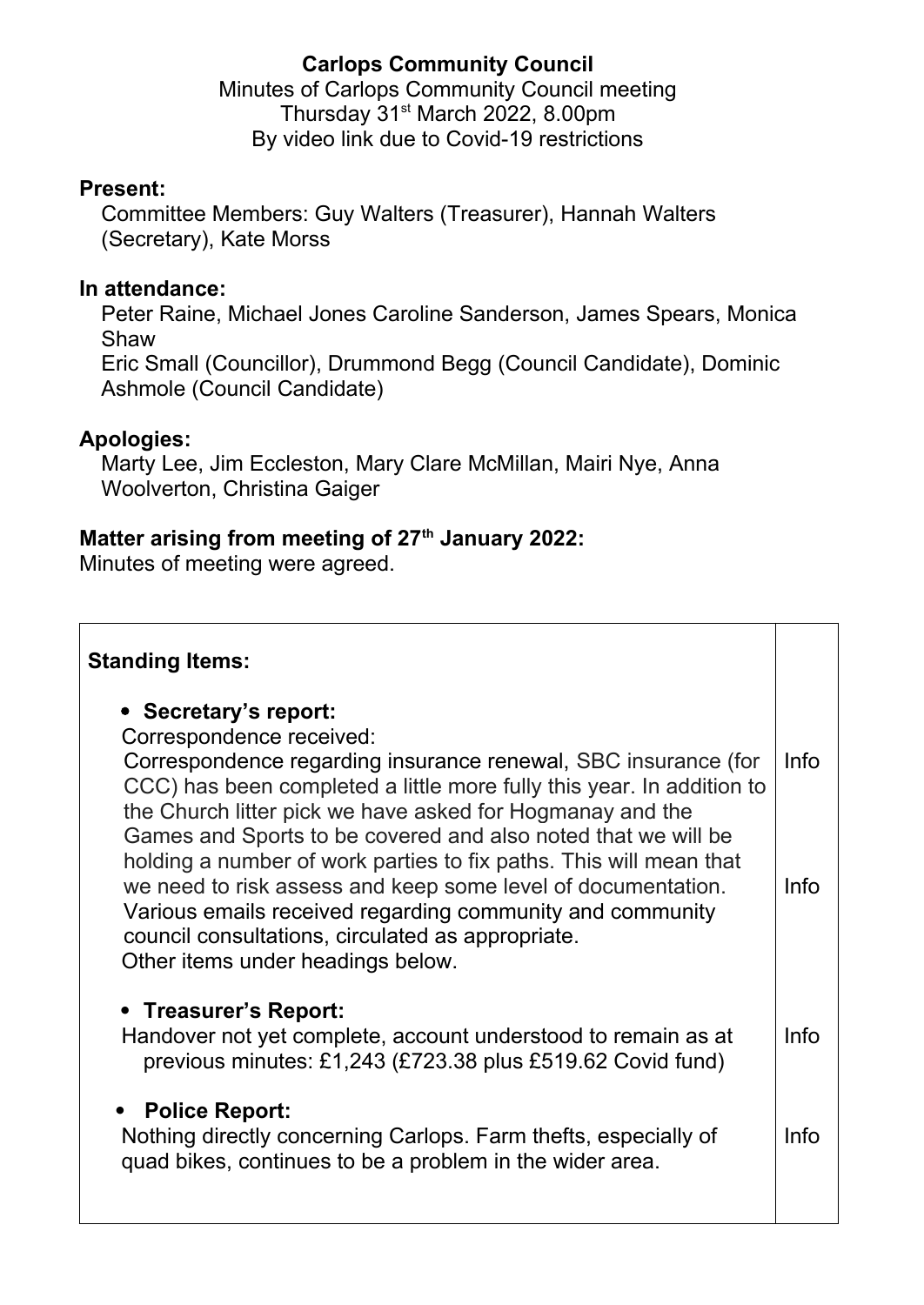| • Roads:                                                                                                                  |                                                                                                                          |           |  |
|---------------------------------------------------------------------------------------------------------------------------|--------------------------------------------------------------------------------------------------------------------------|-----------|--|
| GW read out CG's detailed response to Philippa Gilhooly. There<br>has been no reply as yet. Ensuing discussion raised the |                                                                                                                          |           |  |
|                                                                                                                           | following points:                                                                                                        |           |  |
|                                                                                                                           | Changing speed limit in the middle of the village sends a                                                                |           |  |
| dangerous signal about appropriate speed at the south end and                                                             |                                                                                                                          |           |  |
|                                                                                                                           | fails to acknowledge the dangers of hidden Carlophill farm road                                                          |           |  |
|                                                                                                                           | (and garages) exit and need for farm vehicles to turn.                                                                   |           |  |
| analysis?                                                                                                                 | What is the cost/benefit of changing back – has there been an                                                            |           |  |
|                                                                                                                           | It will increase likelihood of/encourage overtaking – this could be                                                      |           |  |
|                                                                                                                           | countered with double white lines and/or visual 'calming' such                                                           |           |  |
|                                                                                                                           | as planters (not stone).                                                                                                 |           |  |
|                                                                                                                           | As many people as possible should write in with personal                                                                 |           |  |
| accounts/experiences, reinforcing the positive aspects of the                                                             |                                                                                                                          | All       |  |
| current situation – eg, much safer/easier now turning into                                                                |                                                                                                                          |           |  |
| Kitleyknowe Rd.                                                                                                           |                                                                                                                          |           |  |
|                                                                                                                           | A query was raised as to whether anyone from SBC had<br>properly studied the road on foot, obscured sightlines caused by |           |  |
|                                                                                                                           | changes in topography are not apparent using maps or Google                                                              |           |  |
| Earth.                                                                                                                    |                                                                                                                          |           |  |
| A request was made for a Freedom of Information application                                                               |                                                                                                                          |           |  |
|                                                                                                                           | regarding the speed survey that had been carried out by The                                                              | ML        |  |
|                                                                                                                           | Latch – for the raw data, not averages.                                                                                  |           |  |
| • Projects:                                                                                                               |                                                                                                                          |           |  |
|                                                                                                                           | 1. Phone Box: We have the information to source                                                                          |           |  |
|                                                                                                                           | replacement parts and acceptable paint colour. Now need                                                                  | HW/       |  |
|                                                                                                                           | suitable weather and a team of volunteers. The suggestion                                                                | <b>GW</b> |  |
|                                                                                                                           | was raised that there should be a competition between                                                                    |           |  |
|                                                                                                                           | four teams, one taking each side.                                                                                        |           |  |
|                                                                                                                           | 2. Footpaths: GW has agreement from Jean R-A that stone<br>can be temporarily dumped at the end of the mill lane         |           |  |
|                                                                                                                           | while a team spreads it along the path behind the beech                                                                  | <b>GW</b> |  |
|                                                                                                                           | hedge. Volunteers needed.                                                                                                |           |  |
|                                                                                                                           | No further progress on Rock Field path as yet.                                                                           |           |  |
|                                                                                                                           |                                                                                                                          |           |  |
|                                                                                                                           | 3. Rock Field: A picnic bench has been donated, CCC still to                                                             | ML/       |  |
|                                                                                                                           | order second bench.                                                                                                      | <b>GW</b> |  |
| <b>Planning:</b>                                                                                                          |                                                                                                                          |           |  |
| Harlawmuir: nothing further to report                                                                                     |                                                                                                                          |           |  |
| Rutherford: nothing new to report                                                                                         |                                                                                                                          |           |  |
|                                                                                                                           |                                                                                                                          |           |  |
|                                                                                                                           |                                                                                                                          |           |  |
|                                                                                                                           |                                                                                                                          |           |  |